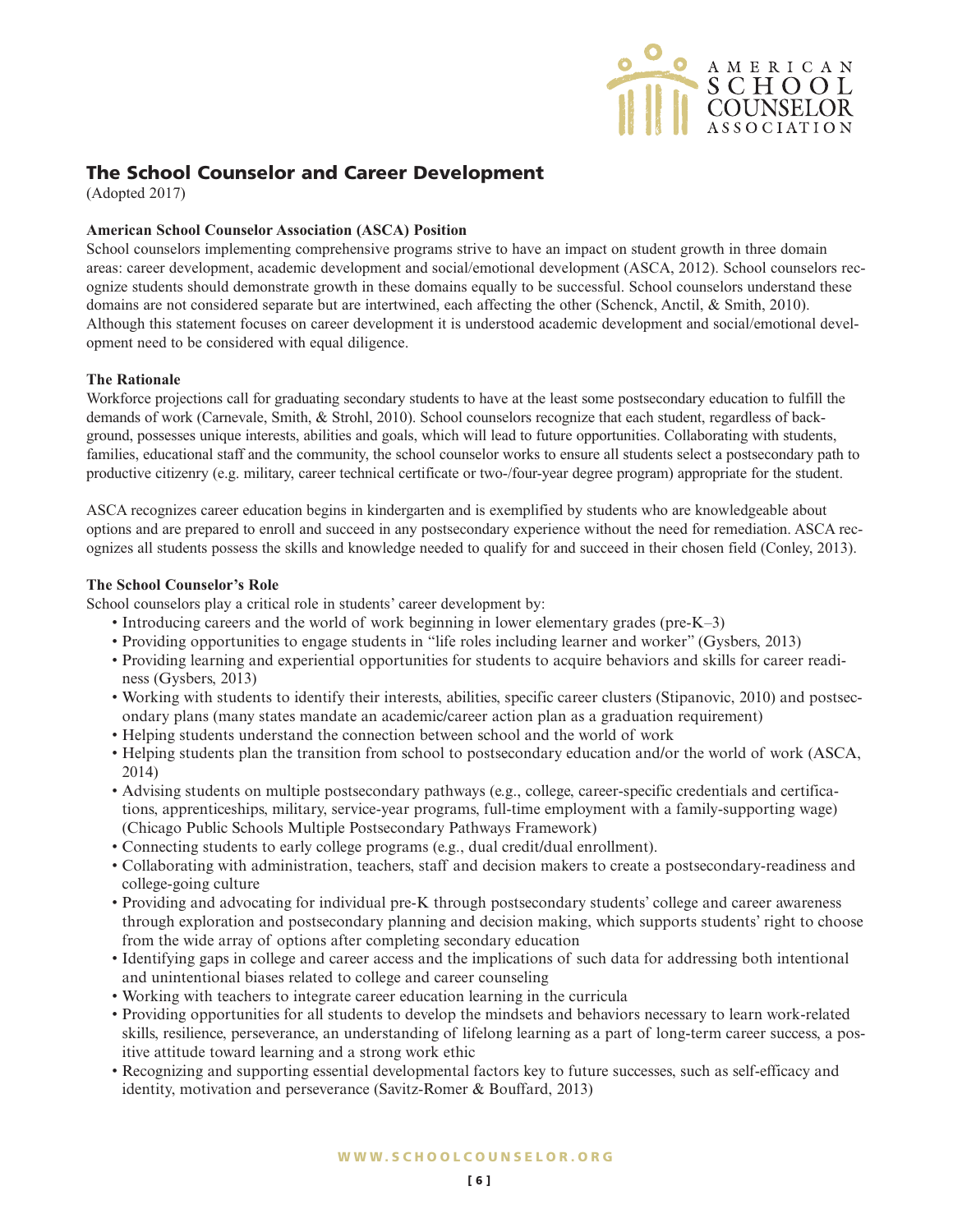## **Summary**

School counseling has seen many evolution changes to initiatives in career development. School counselors understand students should demonstrate growth in the career, academic and social/emotional domains equally to be successful. School counseling programs should strive to implement comprehensive, developmental programming addressing student needs. These programs should seek a balance in delivering core curriculum, individual student planning and responsive services enhancing the three domains.

### **References**

American School Counselor Association. (2012). *ASCA National Model: A framework for school counseling* (3rd ed.). Alexandria, VA: Author.

American School Counselor Association. (2016). *Ethical standards for school counselors*. Alexandria, VA: Author.

American School Counselor Association. (2014). *Mindsets and behaviors for student success: K-12 college- and careerreadiness standards for every student.* Alexandria, VA: Author.

Carnevale, A. P., Smith, N., & Strohl, J. (2010). *Help wanted: Projections of jobs and education requirements through 2018.* Washington DC: Georgetown University Center on Education and the Workforce. Retrieved from https://cew.georgetown.edu/wp-content/uploads/2014/12/fullreport.pdf

Conley, D. (2013). *Getting ready for college, careers, and the Common Core: What every educator needs to know.* San Francisco: Jossey-Bass.

Gysbers, N.C. (2013). Career-ready students: A goal of comprehensive school counseling programs. *The Career Development Quarterly 61*(3), 283-288.

Savitz-Romer, M., & Boufford, S.M. (2013). *Ready, willing, and able: A developmental approach to college access and success.* Cambridge, MA: Harvard Education Press.

Schenck, P., Anctil, T., & Smith, C.K. (2010). Career counseling identity of professional school counselors. *Career Developments, 26,* 16-17.

Stipanovic, N. (2010). Providing comprehensive career guidance services through a career pathways framework. *Techniques,* 85(7), 32-35.

#### **Resources**

Anctil, T.M., Smith, C.K., Schenck, P., & Dahir, C. (2012). *Professional school counselors' career development practices and continuing education needs*. *The Career Development Quarterly, 60*(2), 109-121.

Dahir, C. A., Burnham, J. J., Stone, C. B., & Cobb, N. (2010). Principals as partners: Counselors as collaborators. *National Association of Secondary School Principals Bulletin, 94*(4), 286-305. Retrieved from https://cochise.idm.oclc.org/login?url=http://search.proquest.com/docview/863827836?accountid=7278

Lapan, R.T., Whitcomb, S.A., & Aleman, N.M. (2012). Connecticut professional school counselors: College and career counseling services and smaller ratios benefit students. *Professional School Counseling, 16*(2), 117-124.

Morgan, L.W., Greenwaldt, M.E., & Gosselin, K.P. (2014). School counselors' perceptions of competency in career counseling. *The Professional Counselor, 4*(5), 481-496.

Rowell, L., & Hong, E. (2013). Academic motivation: Concepts, strategies, and counseling approaches. *Professional School Counseling, 16*(3), 158-171. Retrieved from https://cochise.idm.oclc.org/login?url=http://search.proquest.com/docview/1368152287?accountid=7278

Schmidt, C.D., Hardinge, G.B., & Rokutani, L.J. (2012). Expanding the school counselor repertoire through STEM-focused career development. *The Career Development Quarterly, 60*(1), 25-35.